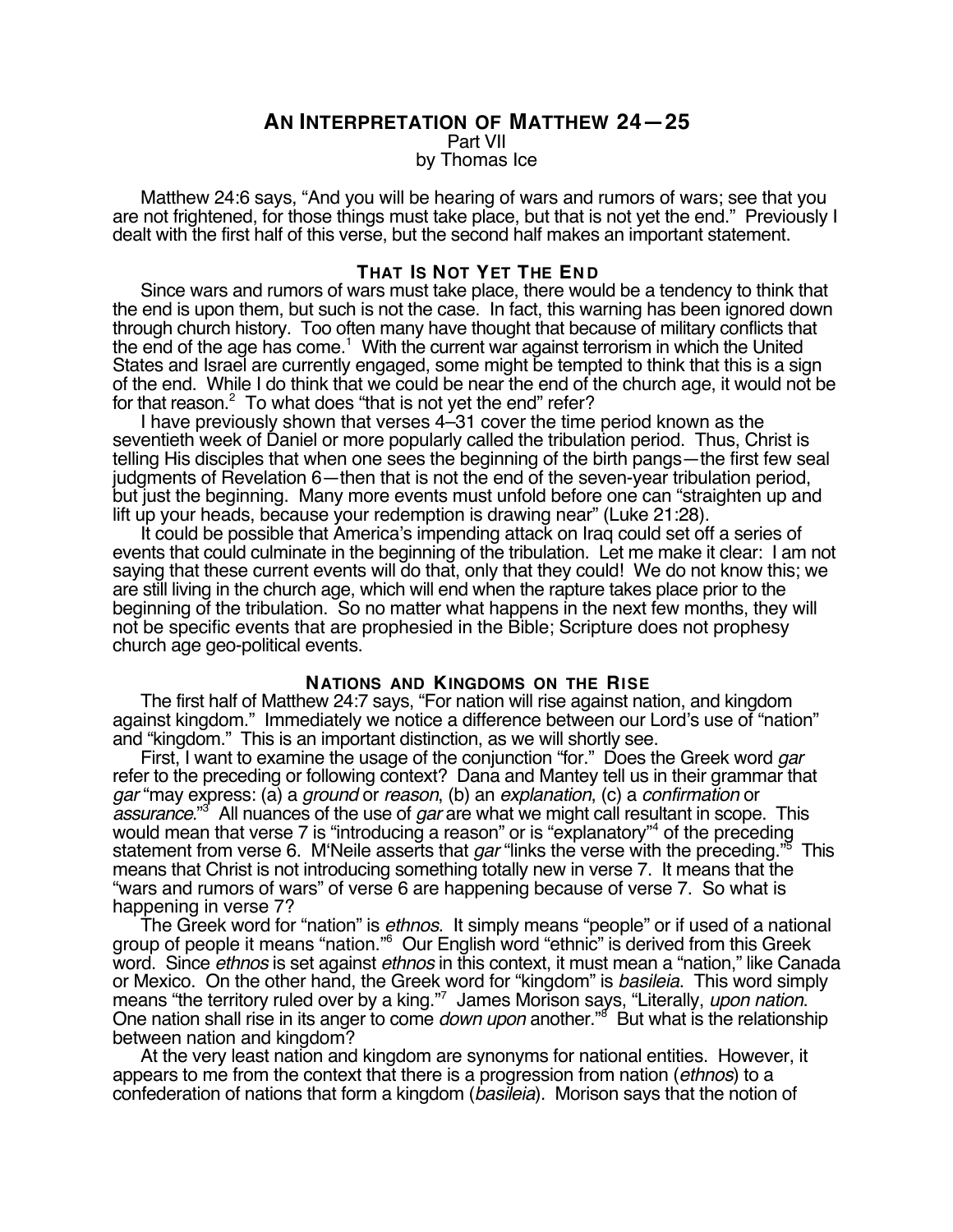kingdom could include "greater communities, or empire, embracing within one political sphere various distinct nationalities."<sup>9</sup> If this is the case, then the passage is saying that nations will be fighting against nations and groups of nations will also be fighting against each other. This would be similar to the alliance during the Cold War where NATO was aliened against the Warsaw Pact. M'Neile says, "The horrors described are not local disturbances, but are spread over the known world; nations and kingdoms are in hostility with one another (not divided against itself, as in xii. 25, Is. xix. 2)."10

## **PRETERIST DISTRACTION**

Preterist Gary DeMar, of course, believes that this was fulfilled in the first century. He says the following:

The Annals of Tacitus, covering the period from A.D. 14 to the death of Nero in A.D. 68, describes the tumult of the period with phrases such as "disturbances in Germany," "commotions in Africa," "commotions in Thrace," "insurrections in Gaul," "intrigues among the Parthians," "the war in Britain," and "the war in Armenia." Wars were fought from one end of the empire to the other. With this description we can see further fulfillment: "For nation will rise against nation, and kingdom against kingdom" (Matt. 24:7).<sup>11</sup>

As usual, when one examines the preterist view on a specific matter closely it does not correspond to what the passage is actually saying. Tacitus is describing internal conflict within the Roman Empire, not "nation against nation, and kingdom against kingdom." Craig Evans notes that this passage speaks of "the expectation of global warfare and chaos . . . However, there were no major wars prior to the Jewish revolt."<sup>12</sup> Meyer declares: "As for the Parthian wars and the risings that took place some ten years after in Gaul and Spain, they had no connection whatever with Jerusalem or Judea."<sup>13</sup> Commentator, M. F. Sadler is on the mark when he notes the following about the parallel passage in Mark:

If this verse is the sequence of the previous one, then it can hardly refer to the time before the destruction of Jerusalem; for then the Roman power kept the peace of the world. It is consequently explained by many commentators as fulfilled in various local tumults between the Jews who were scattered everywhere, and the various Gentile nations amongst whom they dwelt. But this by no means answers to such expressions as, "nation against nation," and "kingdom against kingdom." They seem rather to refer to such a time as the present, when the civilized world is divided into many separate nationalities.<sup>14</sup>

If this was the case one hundred twenty-five years ago, concerning the state of nationalism, how much more are we in that condition in our own day? Sadler adds the following comment at the parallel passage in his commentary on Luke:

I have noticed that these international conflicts seem to look rather to these latter times, when Europe and the adjacent part of Asia and Africa are divided into so many independent sovereignties, than to a time when there was but one great empire, which, as it were kept the peace amongst the smaller nationalities.<sup>1</sup>

### **FUTURE FULFILLMENT**

Taking into account verses six and seven, this passage is describing future events that will take place during the first part of the tribulation. Since Matthew 24:6-7 is parallel to the second seal judgment in Revelation 6:3–4, it is further fixed within Scripture as part of the future time of tribulation. Revelation 6:4 says, "And another, a red horse, went out; and to him who sat on it, it was granted to take peace from the earth, and that men should slay one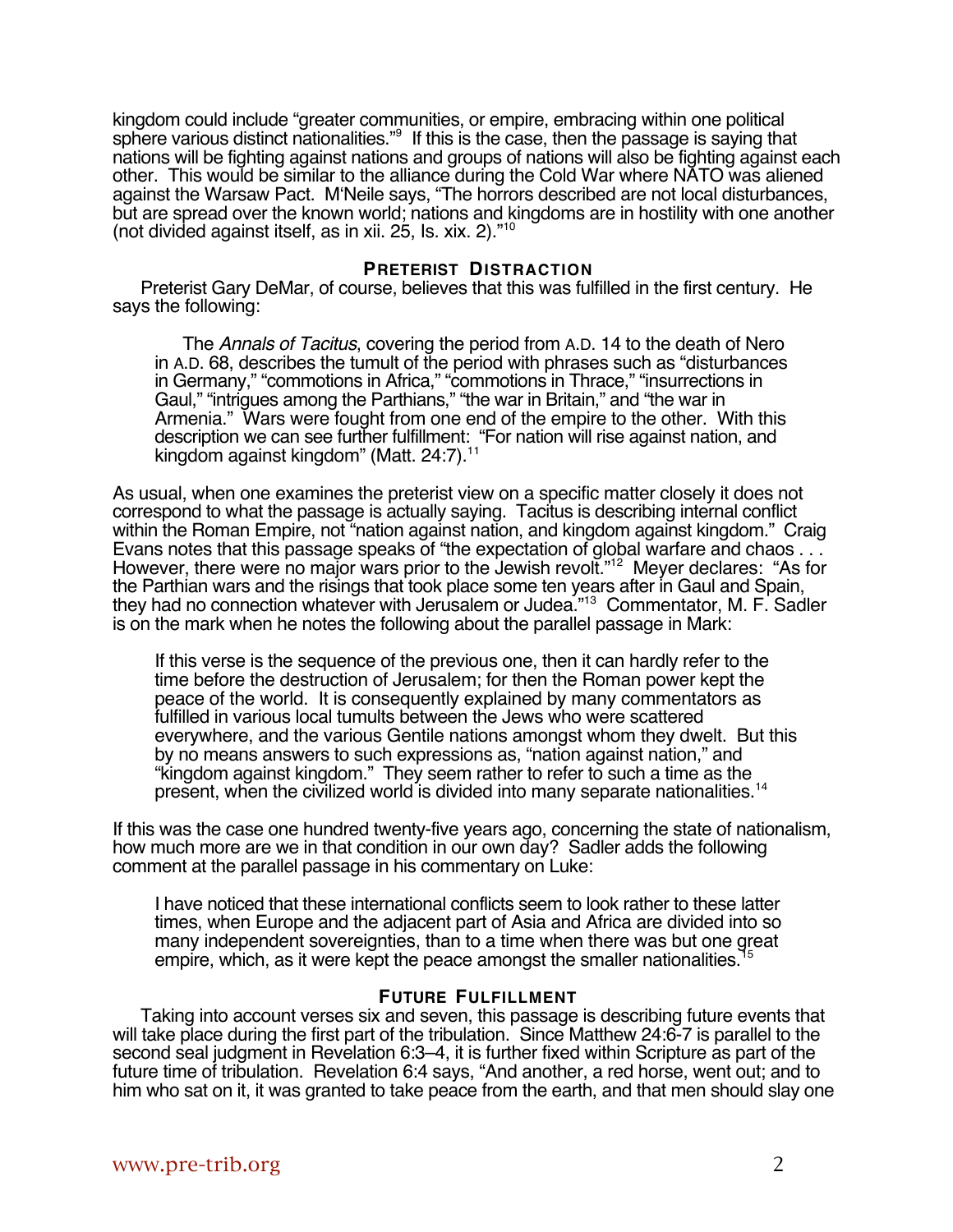another; and a great sword was given to him." Thus, early in the tribulation the antichrist is involved in warfare against nations and kingdoms (see also Dan. 7:8, 23–24; 9:36–45).

Interestingly senior British diplomat Robert Cooper, who has helped to shape British Prime Minister Tony Blair's view of the world, has written an article that provides insight as to why Blair has been one of U. S. president George W. Bush's strongest supporters for preemptive military action in Iraq.<sup>16</sup> Cooper's view of history holds that for the past few centuries the world has seen the rise of nationalism, which has led to international instability. He believes that we are now in the process of moving toward a time of postmodern internationalism, with global coalitions such as the European Union as the transitional stage. Cooper believes that military force is warranted by the international community when there are renegade states like Iraq that refuse to enter into cooperation with this postmodern arrangement. Cooper explains:

What is the origin of this basic change in the state system? The fundamental point is that "the world's grown honest". A large number of the most powerful states no longer want to fight or conquer. It is this that gives rise to both the premodern and postmodern worlds. Imperialism in the traditional sense is dead, at least among the Western powers.<sup>1</sup>

He goes on to say, "The EU is the most developed example of a postmodern system."18 Since we are in a transition from a pre-modern to a postmodern world, then "The challenge to the postmodern world is to get used to the idea of double standards."<sup>19</sup> What does he mean? Since there are nations like Iraq who will not come willingly into this wonderful new international community, then they have to be dealt with in the old-fashioned way—militarily. Thus, unlike old liberalism, which tends to be pacifistic, the new liberalism is selectively militant. Cooper calls for "a new kind of imperialism" that is built upon economic unity, while dealing militarily with dissent. This is why Cooper concludes his essay with a call for a "cooperative empire, like Rome."<sup>20</sup>

It is not surprising to me that as we see the world currently being set for post-rapture events that a European intellectual would call for a revival of the Roman Empire, but with a new postmodern twist. How interesting that the Bible envisions a similar setup during the tribulation under the antichrist. We can see from a proper interpretation of biblical passages that Scripture calls for a future time as described in Matthew 24:6-7. We should not be surprised that the same God who wrote that Scripture is moving to bring its fulfillment to pass, likely in the near future. Maranatha!

**(To Be Continued . . .)**

 $\overline{a}$ 

# **ENDNOTES**

<sup>1</sup> For an endless supply of examples see Francis X. Gumerlock, *The Day and the Hour: Christianity's Perennial Fascination with Predicting the End of the World* (Powder Springs, GA: American Vision, 2000).

<sup>2</sup> See my views in Thomas Ice and Timothy Demy, *The Truth About The Signs of The Times* (Eugene, OR: Harvest House, 1997); or Thomas Ice and Timothy Demy, *Prophecy Watch: What to Expect in the Days to Come* (Eugene, OR: Harvest House, 1998), pp. 9–76.

<sup>3</sup> H. E. Dana and Julius R. Mantey, *A Manual Grammar of the Greek New Testament* (Toronto: The MacMillan Company, [1927] 1955), p. 242.

<sup>4</sup> Dana and Mantey, *Grammar*, p. 243.

<sup>5</sup> Alan Hugh M'Neile, *The Gospel According to St. Matthew* (London: MacMillan, 1915), p. 345.

<sup>6</sup> William F. Arndt and F. W. Gingrich, *A Greek-English Lexicon of the New Testament* (Chicago:

University of Chicago Press, 1957), p. 217.

<sup>7</sup> Arndt and Gingrich. *Lexicon*, p. 134.